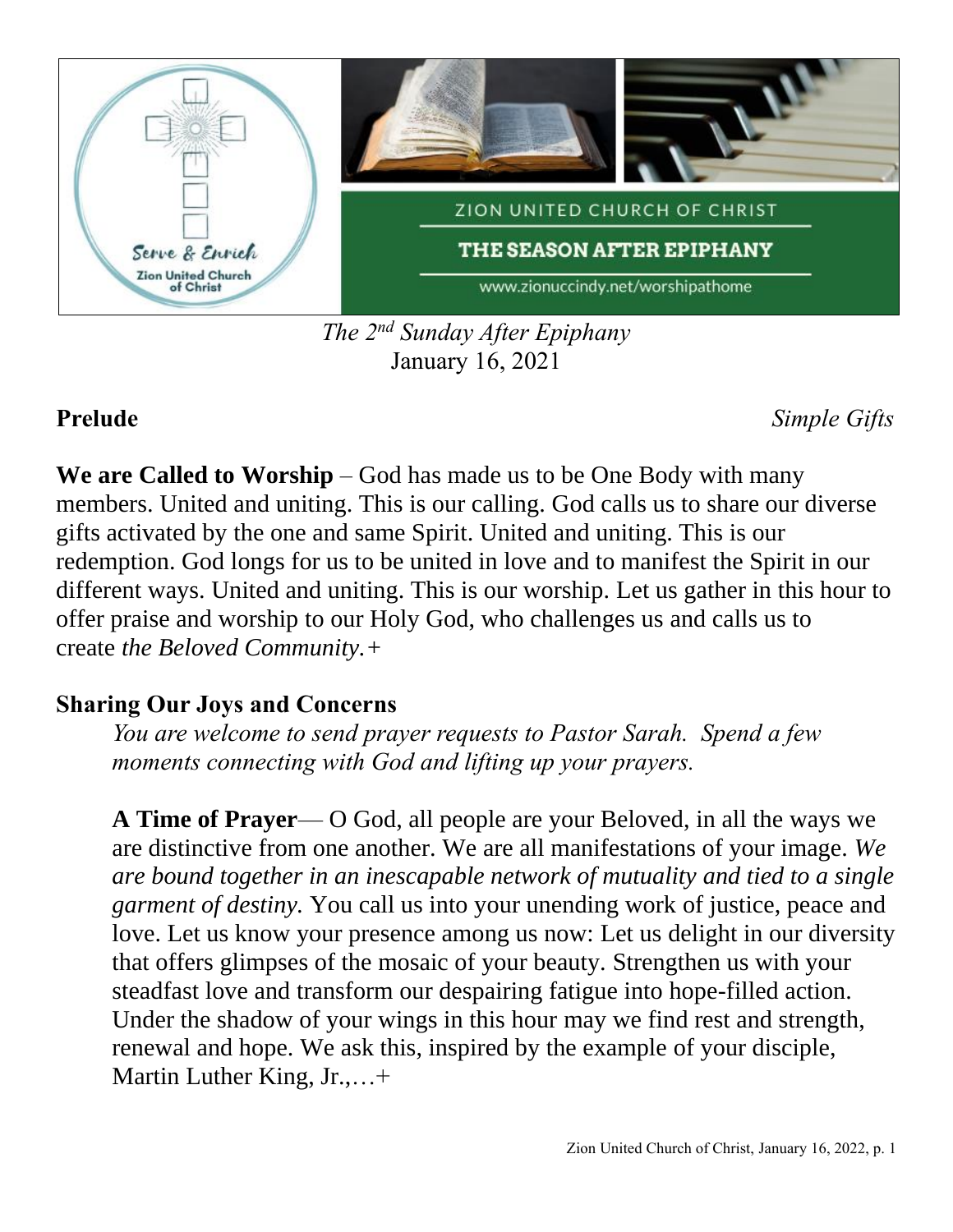**The Lord's Prayer** (unison)—Our Father, who art in heaven, hallowed be thy name, thy kingdom come, thy will be done, on earth as it is in heaven. Give us this day our daily bread. And forgive us our debts, as we forgive our debtors. And lead us not into temptation, but deliver us from evil. For thine is the kingdom, and the power, and the glory, forever. Amen.

12 Brothers and sisters, I don't want you to be ignorant about spiritual gifts. <sup>2</sup> You know that when you were Gentiles you were often misled by false gods that can't even speak. <sup>3</sup> So I want to make it clear to you that no one says, "Jesus is cursed!" when speaking by God's Spirit, and no one can say, "Jesus is Lord," except by the Holy Spirit.<sup>4</sup> There are different spiritual gifts but the same Spirit; <sup>5</sup> and there are different ministries and the same Lord; <sup>6</sup> and there are different activities but the same God who produces all of them in everyone.  $^7$  A demonstration of the Spirit is given to each person for the common good. <sup>8</sup> A word of wisdom is given by the Spirit to one person, a word of knowledge to another according to the same Spirit, <sup>9</sup> faith to still another by the same Spirit, gifts of healing to another in the one Spirit,  $10$  performance of miracles to another, prophecy to another, the ability to tell spirits apart to another, different kinds of tongues to another, and the interpretation of the tongues to another. <sup>11</sup> All these things are produced by the one and same Spirit who gives what he wants to each person.

**Meditation** *Being Beloved Community*

# **We Respond to God's Word with Our Giving**

**Invitation—** Brothers and sisters, who we are and yet becoming as individuals shows God's presence in the world. That divine presence is reflected even more fully, powerfully, and transformatively as we unite in Beloved Community. Let us bring ourselves, our gifts, and our resources together that God may be glorified.+

**January Benevolence**—Emergency Assistance: Every so often a neighbor contacts Zion for assistance for things our Franklin Township Ministerial Association and our Southeast Association Eviction Ministry do not cover. This could be anything from diapers and formula to bus tickets or clothes. We want to ensure that we have funds available when the call comes to serve our neighbors. Please, consider donating to our January Benevolence offering to help support Emergency Assistance.

## **We Hear God's Word** *1 Corinthians 12:1-11 (CEB)*